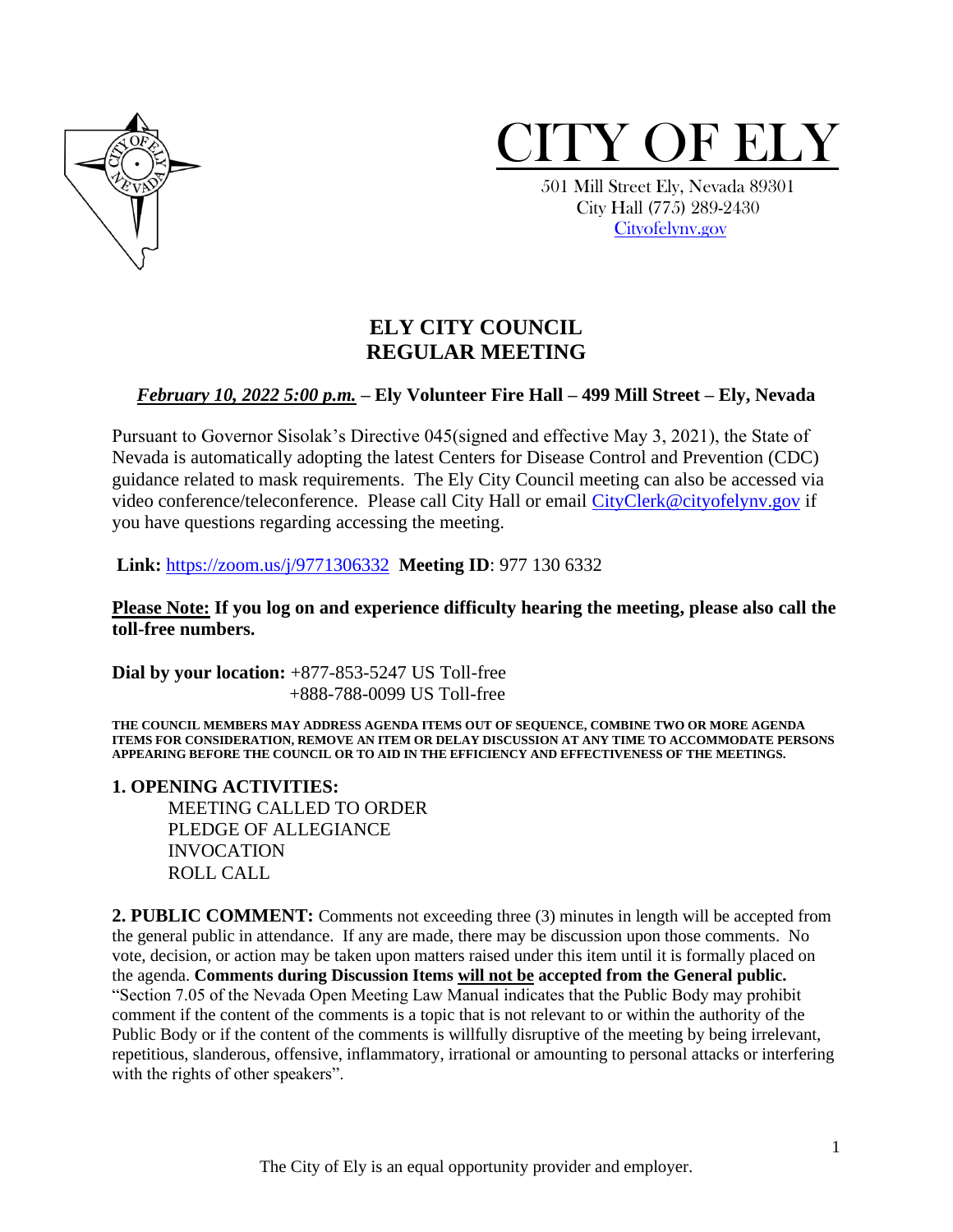**3. Mayor – Discussion/For Possible Action – Approval of Agenda, including removal of agenda items.**

#### **4. CITY DEPARTMENT REPORTS**

- ➢ **[FIRE CHIEF](https://www.cityofelynv.gov/pdf/CityCouncil2022/cc2-10-22/FirechiefReportJanuary2022.pdf)**
- ➢ **POLICE CHIEF**
- ➢ **MUNICIPAL COURT JUDGE**
- ➢ **CITY ATTORNEY**
	- ❖ **[Liens](https://www.cityofelynv.gov/pdf/CityCouncil2022/cc2-10-22/Januaryliens.pdf)**
	- ❖ **[Lien Releases](https://www.cityofelynv.gov/pdf/CityCouncil2022/cc2-10-22/Januarylienreleases.pdf)**
- ➢ **CITY CLERK**
	- ❖ **[New Business](https://www.cityofelynv.gov/pdf/CityCouncil2022/cc2-10-22/januarynewbusinesses.pdf)**
- ➢ **CITY TREASURER**
- ➢ **[CITY PUBLIC WORKS SUPERVISOR](https://www.cityofelynv.gov/pdf/CityCouncil2022/cc2-10-22/PublicworksReportJanuary2022.pdf)**
	- ❖ **[Animal Control](https://www.cityofelynv.gov/pdf/CityCouncil2022/cc2-10-22/animalcontroljanuaryreport.pdf)**
	- ❖ **[Landfill](https://www.cityofelynv.gov/pdf/CityCouncil2022/cc2-10-22/landfillmonthlyreportJanuary.pdf)**
	- ❖ **[Streets](https://www.cityofelynv.gov/pdf/CityCouncil2022/cc2-10-22/streetsreportJan22.pdf)**
	- ❖ **[Water/Sewer](https://www.cityofelynv.gov/pdf/CityCouncil2022/cc2-10-22/waterandsewerReportJanuary2022.pdf)**
- ➢ **[CITY WATER OPERATOR](https://www.cityofelynv.gov/pdf/CityCouncil2022/cc2-10-22/wateroperatorjanuaryreport.pdf)**
- ➢ **CITY ENGINEER**
- ➢ **CITY BUILDING OFFICIAL**
	- ❖ **[Permits-Inspections](https://www.cityofelynv.gov/pdf/CityCouncil2022/cc2-10-22/Buidlingpermitsjanuary.pdf)**
- **5. NNRY FOUNDATION REPORT**
- **6. REPORTS CITY COUNCIL**

# **[MAYOR](https://www.cityofelynv.gov/pdf/CityCouncil2022/cc2-10-22/MayorsRptFebrurary.pdf)**

## **7. THE MAYOR WILL RECESS THE REGULAR CITY COUNCIL MEETING FOR A PUBLIC HEARING AT 5:30 P.M. ON THE FOLLOWING TOPICS.**

1. Councilman Spear – Public Hearing - [Discussion Only](https://www.cityofelynv.gov/pdf/CityCouncil2022/cc2-10-22/PHstreetsigns-8thstreetbetweenClarkandAultman2-28-22.pdf) – Approval to change 8<sup>th</sup> Street between Clark Street and Aultman Street to two-way traffic.

# **8. DISCUSSION/POSSIBLE ACTION ITEMS PERTAINING TO THE PUBLIC HEARING.**

1. Councilman Spear – [Discussion/For Possible Action](https://www.cityofelynv.gov/pdf/CityCouncil2022/cc2-10-22/PHstreetsigns-8thstreetbetweenClarkandAultman2-28-22.pdf) – Approval to change 8<sup>th</sup> Street between Clark Street and Aultman Street to two-way traffic.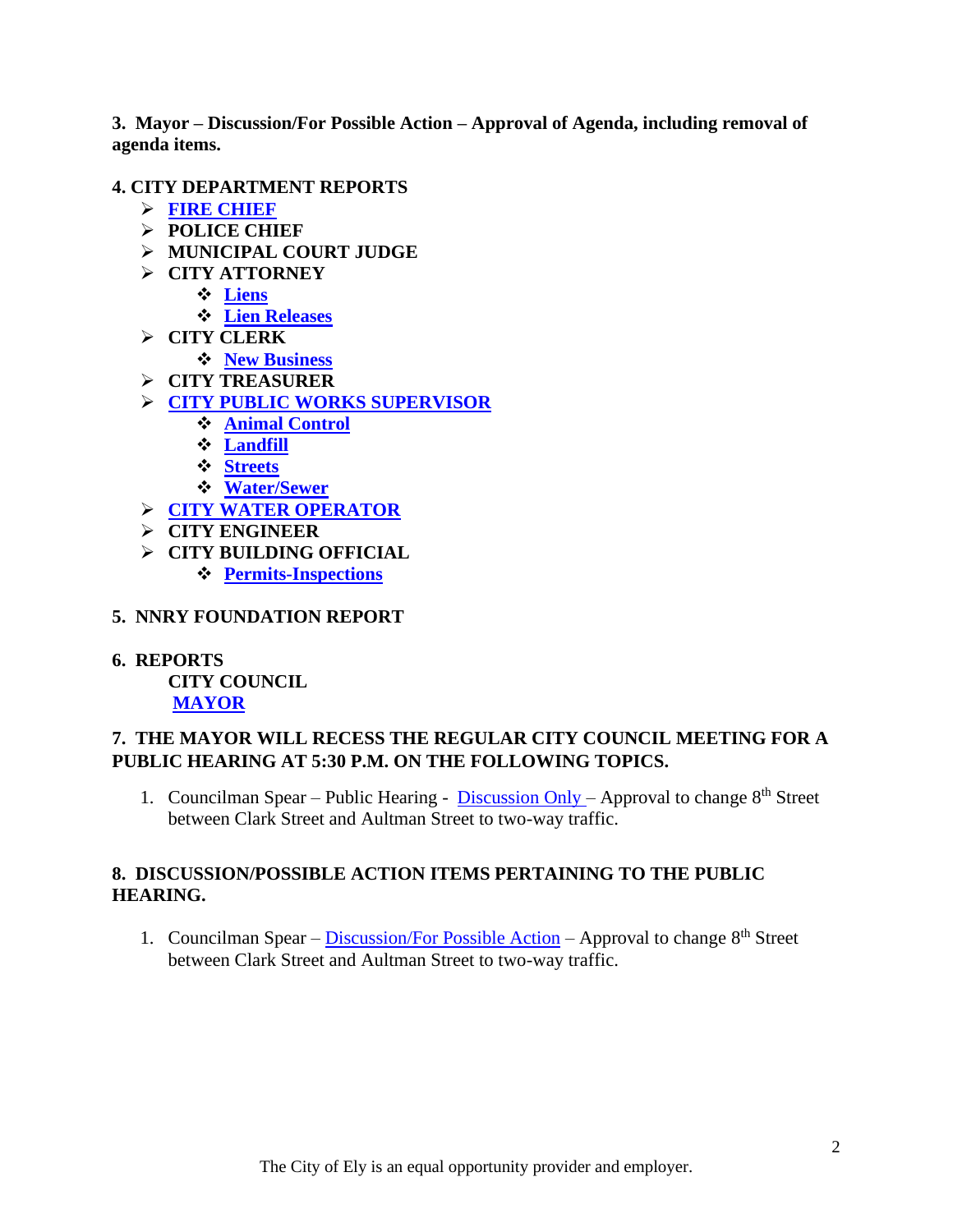#### **9. ITEMS FOR DISCUSSION/POSSIBLE ACTION OF THE ELY CITY COUNCIL AS RECOMMENDED BY THE MUNICIPAL UTILITIES BOARD.**

- 1. Member Rivero [Discussion/For Possible Action](https://www.cityofelynv.gov/pdf/CityCouncil2022/cc2-10-22/Golfcoursewaternegotiations.pdf) Consideration and possible grant of White Pine County's request to open negotiations for water allocations at the Golf Course.
- 2. Councilman Carson [Discussion/For Possible Action](https://www.cityofelynv.gov/pdf/CityCouncil2022/cc2-10-22/Res.2022-2CommercialTireFees.pdf) Approve Resolution 2022-2 changing the fee commercial entities are charged to dispose of tires to \$280.00 per ton.
- 3. Councilman Spear Councilman Alworth [Discussion/For Possible Action](https://www.cityofelynv.gov/pdf/CityCouncil2022/cc2-10-22/WaterMeterInstallationwithEstimate.pdf) Approval for PORTER Group to submit an earmark request on behalf of the City of Ely for system-wide water meter installation.

## **THE MAYOR WILL RECESS THE REGULAR CITY COUNCIL MEETING FOR A MEETING OF THE REDEVELOPMENT AGENCY OF THE CITY OF ELY**

## **10. ITEMS FOR DISCUSSION/POSSIBLE ACTION OF THE REDEVELOPMENT AGENCY OF THE CITY OF ELY**

1. Mayor Robertson – [Discussion/For Possible Action](https://www.cityofelynv.gov/pdf/CityCouncil2022/cc2-10-22/COEredevelopmentplan.pdf) – Direct City Clerk to form Redevelopment Area Action Committee to review the City of Ely Redevelopment Plan and make recommendations regarding Redevelopment funds.

## **THE MAYOR WILL RECESS THE REDEVELOPMENT AGENCY OF THE CITY OF ELY AND RECONVENE THE REGULAR CITY COUNCIL MEETING**

# **11. ITEMS FOR DISCUSSION/POSSIBLE ACTION ONLY OF THE ELY CITY COUNCIL.**

A. CONSENT AGENDA (These items may be approved in <u>one motion</u> by the Council as its first action of business under For Discussion/Possible Action items.) Approval of the Consent Agenda approves each of these items. Council Members may remove any item from the Consent Agenda by notifying the Mayor or Mayor pro temp.

**MOTION:** Move to approve the Consent Agenda item 11A-1 Minutes and 11A-2 Bills.

Moved by: \_\_\_\_\_\_\_\_\_\_\_\_\_\_\_\_ Second by: \_\_\_\_\_\_\_\_\_\_\_\_\_\_\_ Vote: \_\_\_\_\_\_\_\_\_\_\_\_\_\_\_\_\_

- 1. Discussion/For Possible Action –Minutes.
	- [January 13, 2022](https://www.cityofelynv.gov/pdf/CityCouncil2022/cc2-10-22/cc1-13-22meeting.pdf)
- 2. Discussion/For Possible Action –Bills.
	- [January 26, 2022](https://www.cityofelynv.gov/pdf/CityCouncil2022/cc2-10-22/cc1-26-22bills.pdf)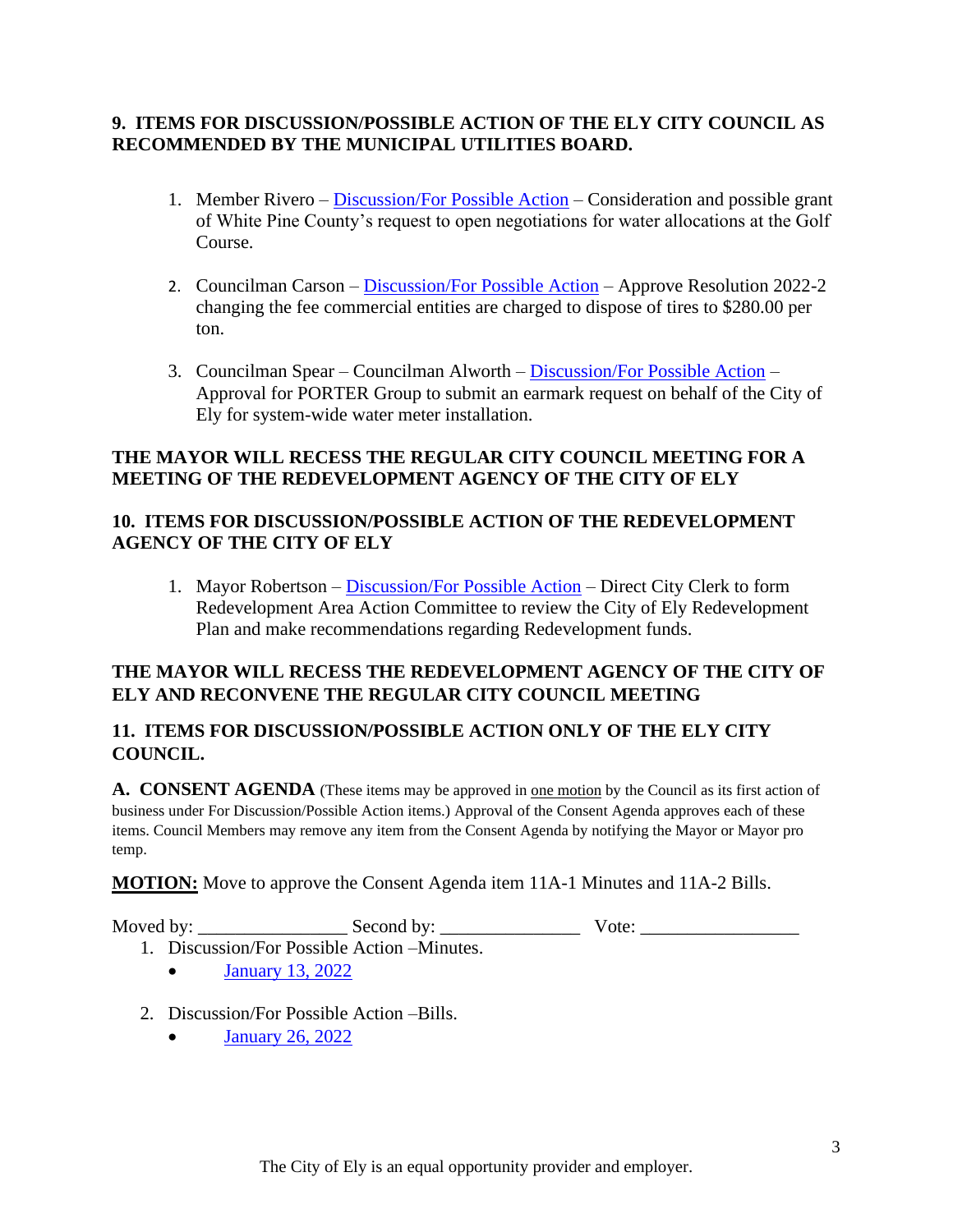#### **B. OLD BUSINESS**

- 1. Council Members City Clerk Lee Discussion/For Possible Action Approval of Interlocal Agreement between White Pine County and City of Ely for perpetual operation and maintenance of SNPLMA Funded Projects.
- 2. Council Members City Attorney Cahoon [Discussion/For Possible Action](https://www.cityofelynv.gov/pdf/CityCouncil2022/cc2-10-22/DistributorSettlementAgreement.pdf) Approval for the City of Ely to execute a ["Settlement Participation Form" \(Exhibit B\)](https://www.cityofelynv.gov/pdf/CityCouncil2022/cc2-10-22/Exhibitbsettlementparticipationform.pdf) and a ["Subdivision Settlement Participation Form" \(Exhibit K\),](https://www.cityofelynv.gov/pdf/CityCouncil2022/cc2-10-22/Exhibitksubdivisionsettlementparticpationform.pdf) each containing releases, pursuant to the One Nevada Agreement on Allocation of Opioid Recoveries ("One Nevada Agreement") previously agreed upon (by City of Ely in August 2021) for participation in settlements with 1) the State of Nevada and three (3) of the opioids distributor defendants (AmerisourceBergen Drug Corporation, Cardinal Health, and McKesson, as listed in Exhibit C to the One Nevada Agreement) and, 2) the State of Nevada and one (1) opioid manufacturer defendant [\(Janssen/Johnson & Johnson, as listed](https://www.cityofelynv.gov/pdf/CityCouncil2022/cc2-10-22/JanssenSettlementAgreement.pdf)  [in Exhibit C to the One Nevada Agreement\);](https://www.cityofelynv.gov/pdf/CityCouncil2022/cc2-10-22/JanssenSettlementAgreement.pdf) and, Execution of an ["Amendment No. 1 to](https://www.cityofelynv.gov/pdf/CityCouncil2022/cc2-10-22/AmendmentN01opioidrecoveries.pdf)  [One Nevada Agreement on Allocation of Opioid Recoveries"](https://www.cityofelynv.gov/pdf/CityCouncil2022/cc2-10-22/AmendmentN01opioidrecoveries.pdf) regarding a reduction in attorney's fees to the One Nevada Agreement for purposes of these two (2) settlements only.

## **C. NEW BUSINESS**

- 1. Mayor Robertson Discussion Only State of the City address.
- 2. Councilman Spear Councilman Alworth [Discussion/For Possible Action](https://www.cityofelynv.gov/pdf/CityCouncil2022/cc2-10-22/GenHerbertletterfirestation.pdf) Approval for PORTER Group to submit an earmark request on behalf of the City of Ely for Fire Station solar panel replacement.
- 3. Councilman Spear Councilman Alworth Discussion Only Update on PORTER Group efforts on behalf of the City of Ely.
- 4. Council Members City Clerk Lee [Discussion/For Possible Action](https://www.cityofelynv.gov/pdf/CityCouncil2022/cc2-10-22/Schoofspropertyoffer.pdf) Consideration of Karl Schoof's offer to purchase APN 001-296-01 from the City of Ely in the amount of \$3,593.00 pursuant to NRS 268.059 AND possible direction to City Staff to prepare resolution that said purchase is in the best interests of the City of Ely.
- 5. Council Members City Treasurer Trask Discussion/For Possible Action Approval to release a Request for Proposals for professional auditing services to perform Nevada Northern Railway Foundation's calendar year 2021, 2022, and 2023 annual audits.
- 6. Council Members City Treasurer Trask Discussion/For Possible Action Approval of Memorandum of Understanding between the City of Ely, on behalf of the City Fire Department Bargaining Unit, and the International Union Operating Engineers, Local 3.